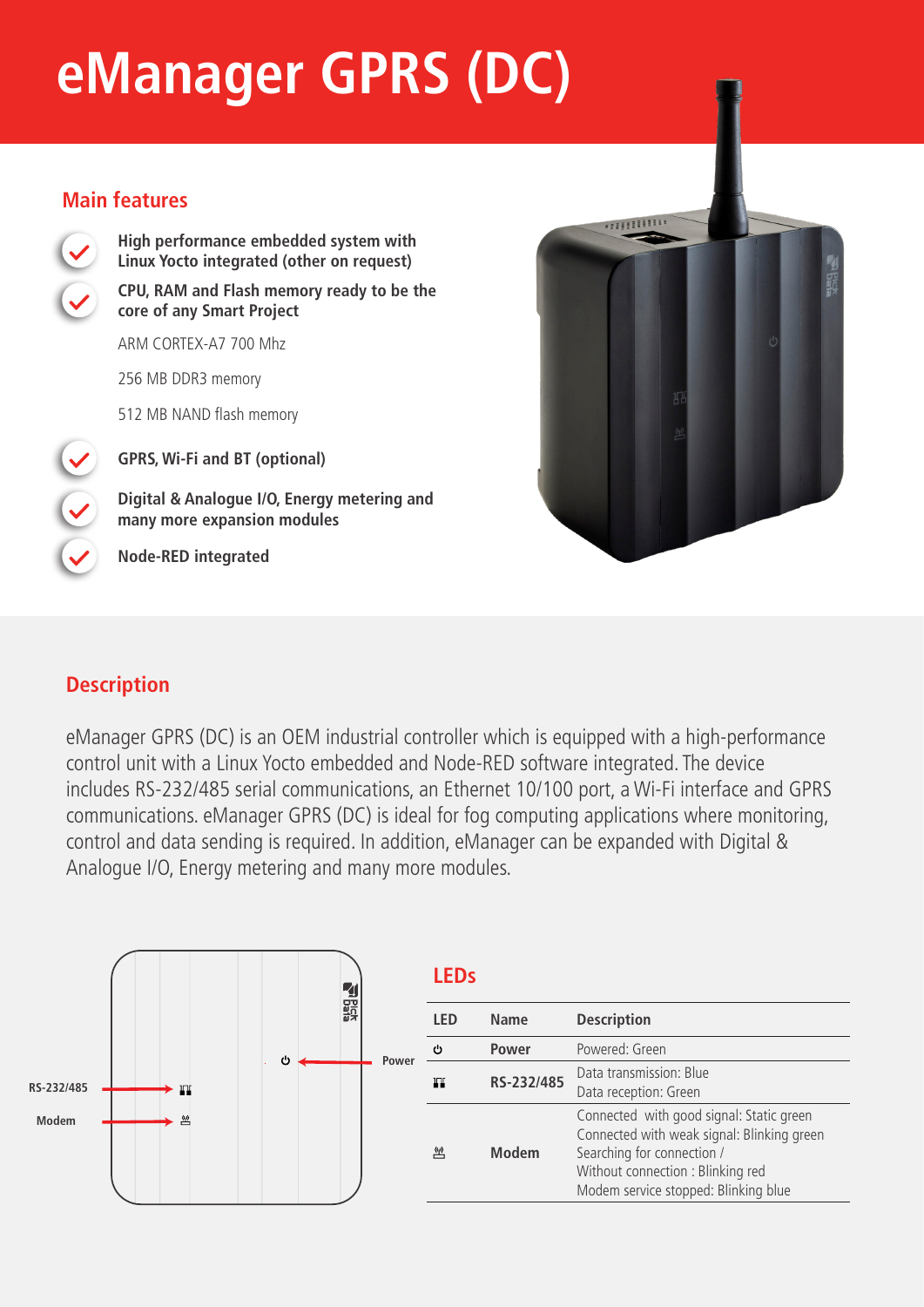## **Dimensions**





## **Technical features**

| Category                           | <b>Parameters</b>                  | Value                                                           |
|------------------------------------|------------------------------------|-----------------------------------------------------------------|
| <b>Power circuit</b>               | Power supply                       | 9  36 Vdc                                                       |
|                                    | Consumption                        | 0.510W                                                          |
| <b>Control unit</b>                | <b>CPU</b>                         | ARM Cortex-A7 700 Mhz                                           |
|                                    | <b>RAM Memory</b>                  | 256 MB DDR3                                                     |
|                                    | <b>Flash Memory</b>                | 512 MB NAND                                                     |
|                                    | <b>Clock</b>                       | RTC with supercap to backup clock time                          |
| <b>Environmental</b><br>conditions | <b>Operating temperature</b>       | $-20+50$ °C                                                     |
|                                    | <b>Relative humidity</b>           | 595%                                                            |
|                                    | <b>Maximum working altitude</b>    | 2000 m                                                          |
| <b>Mechanical</b>                  | <b>Enclosure material</b>          | UL94 polycarbonate - Self-extinguishing V0                      |
| characteristics                    | <b>Protection grade</b>            | IP20 (assembled)                                                |
|                                    | Dimensions (Width x High x Length) | 87,5 x 88,5 x 48 mm (5 DIN rail modules)                        |
|                                    | Weight                             | 90 g                                                            |
|                                    | <b>Mounting</b>                    | DIN rail 46277 (EN 50022)                                       |
|                                    | <b>Connectors</b>                  | Pluggable terminals, max. wire section 1,5 mm <sup>2</sup>      |
| <b>Electrical and</b>              | <b>Electric shock protection</b>   | Double-insulated class II                                       |
| safety features                    | <b>Insulation</b>                  | 3 kVac                                                          |
|                                    | <b>Installation category</b>       | <b>CAT III 300 V</b>                                            |
| <b>Wireless interface</b>          | Wi-Fi                              | 802.11 b/g/n (2.4 GHz)                                          |
|                                    | <b>BT</b> (optional)               | 4.2                                                             |
| <b>Radio interface</b>             | <b>Type</b>                        | Quad-band GSM/GPRS                                              |
|                                    | <b>Frequency bands</b>             | 850 / 900 / 1800 / 1900 MHz                                     |
|                                    | Antenna                            | External                                                        |
|                                    | Connector                          | <b>SMA</b>                                                      |
| <b>Serial interface</b>            | <b>Type</b>                        | RS-232 (full-duplex) / RS-485 (half-duplex). Galvanic isolation |
|                                    | <b>Baud rate</b>                   | 9600115200 bps                                                  |
| <b>Network interface</b>           | <b>Type</b>                        | Ethernet                                                        |
|                                    | <b>Working speed</b>               | 10/100 Mbps                                                     |
| <b>Standards</b>                   | <b>Standards</b>                   | UNE EN 61010-1, UNE-EN 61000-6-2, UNE-EN 61000-6-4              |